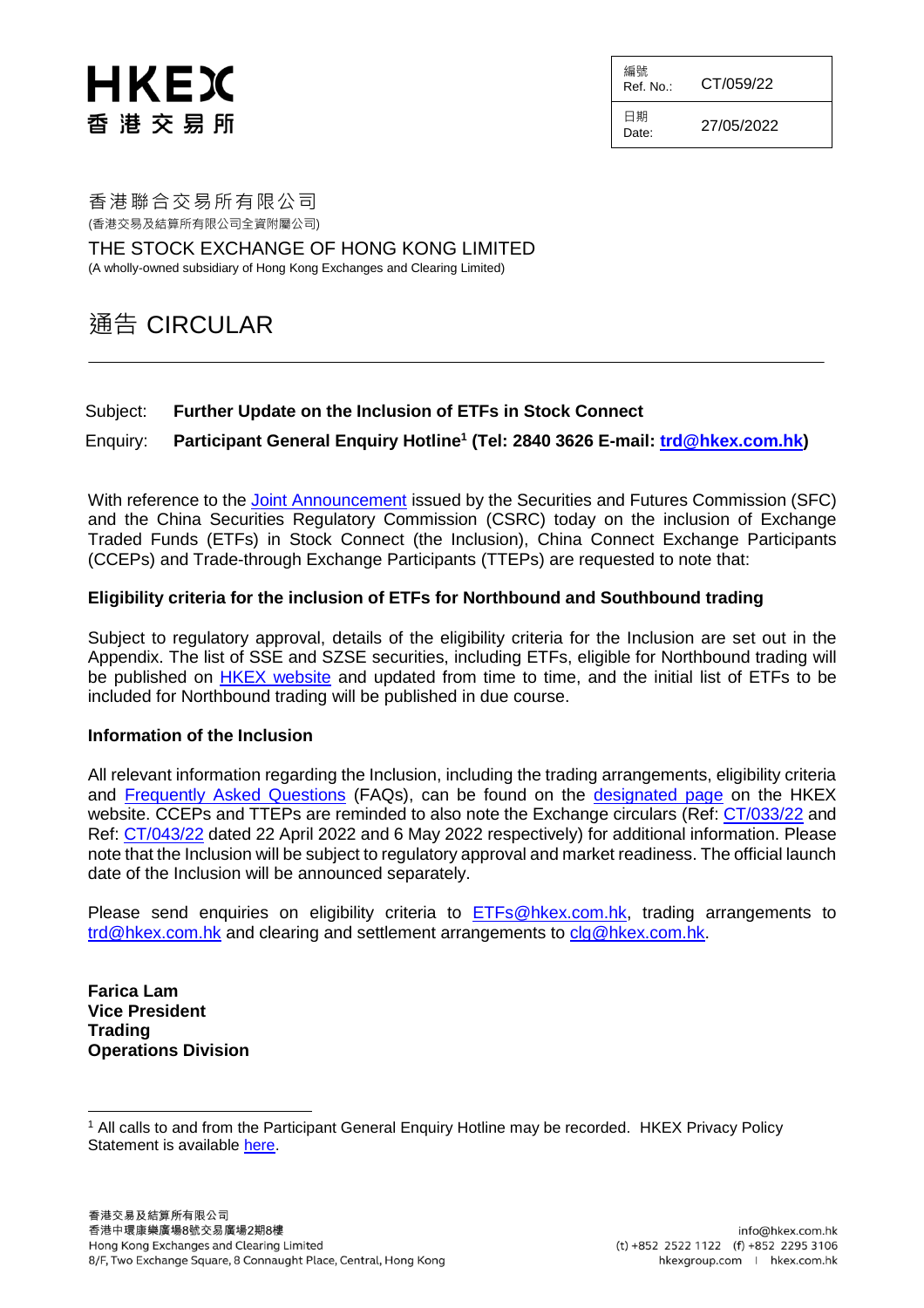# HKEX 香港交易所

### **Appendix: Eligibility Criteria for the Inclusion of ETFs in Stock Connect<sup>2</sup>**

### **Eligibility Criteria for Northbound ETFs:**

ETFs listed on SSE/SZSE that satisfy all of the following criteria at any regular review will be accepted as eligible ETFs for Northbound trading:

- 1. The ETF must be traded in RMB and have a daily average Assets Under Management (AUM) in the last six months of no less than RMB 1.5 billion;
- 2. The ETF must be listed for no less than six months;
- 3. The benchmark index must be launched for no less than one year;
- 4. The total weighting of SSE-listed and SZSE-listed A shares in benchmark index must not be less than 90% and the total weighting of Stock Connect Northbound eligible constituents in the benchmark index must not be less than 80%; and
- 5. The benchmark index or the index methodology of the benchmark index must fulfil either of the below criteria:
	- (a) Applicable to broad-based indices<sup>3</sup>:
	- A constituent stock must not be more than 30% of the index's weighting.
	- (b) Applicable to non-broad-based indices:
		- The number of index constituent stocks must not be less than 30;
		- A constituent must not be more than 15% of the index's weighting and the total weighting of the top five weighted constituents must not be more than 60%; and
		- The constituent stocks comprising no less than 90% of the index's weighting must be the top 80% shares by Average Daily Turnover (ADT) ranking in the relevant stock exchange in the past 12 months.

Eligible ETFs that subsequently meet any of the following criteria upon regular review will be designated as sell-only securities and will be restricted from buying:

- 1. The ETF's daily average AUM in the last six months falls under RMB 1 billion;
- 2. The total weighting of SSE-listed and SZSE-listed A shares in benchmark index falls under 85% or the total weighting of Stock Connect Northbound eligible constituents in benchmark index falls under 70%; or
- 3. The benchmark index and the index methodology of the benchmark index fulfil either of the below criteria:
	- (a) Applicable to broad-based indices:
		- A constituent stock exceeds 30% of the index's weighting.
	- (b) Applicable to non-broad-based indices:
		- The number of index constituent stocks falls under 30;
		- A constituent exceeds 15% of the index's weighting or the total weighting of the top five weighted constituents exceeds 60%; or
		- The constituent stocks which are the top 80% shares by ADT ranking in the relevant stock exchange in the past 12 months falls under 90% of the index's weighting.

l <sup>2</sup> Subject to regulatory approval

<sup>&</sup>lt;sup>3</sup> Broad-based index refers to an index whose constituent selection is not limited to a specific industry or investment theme but reflects the performance of a certain market or a certain size of stocks